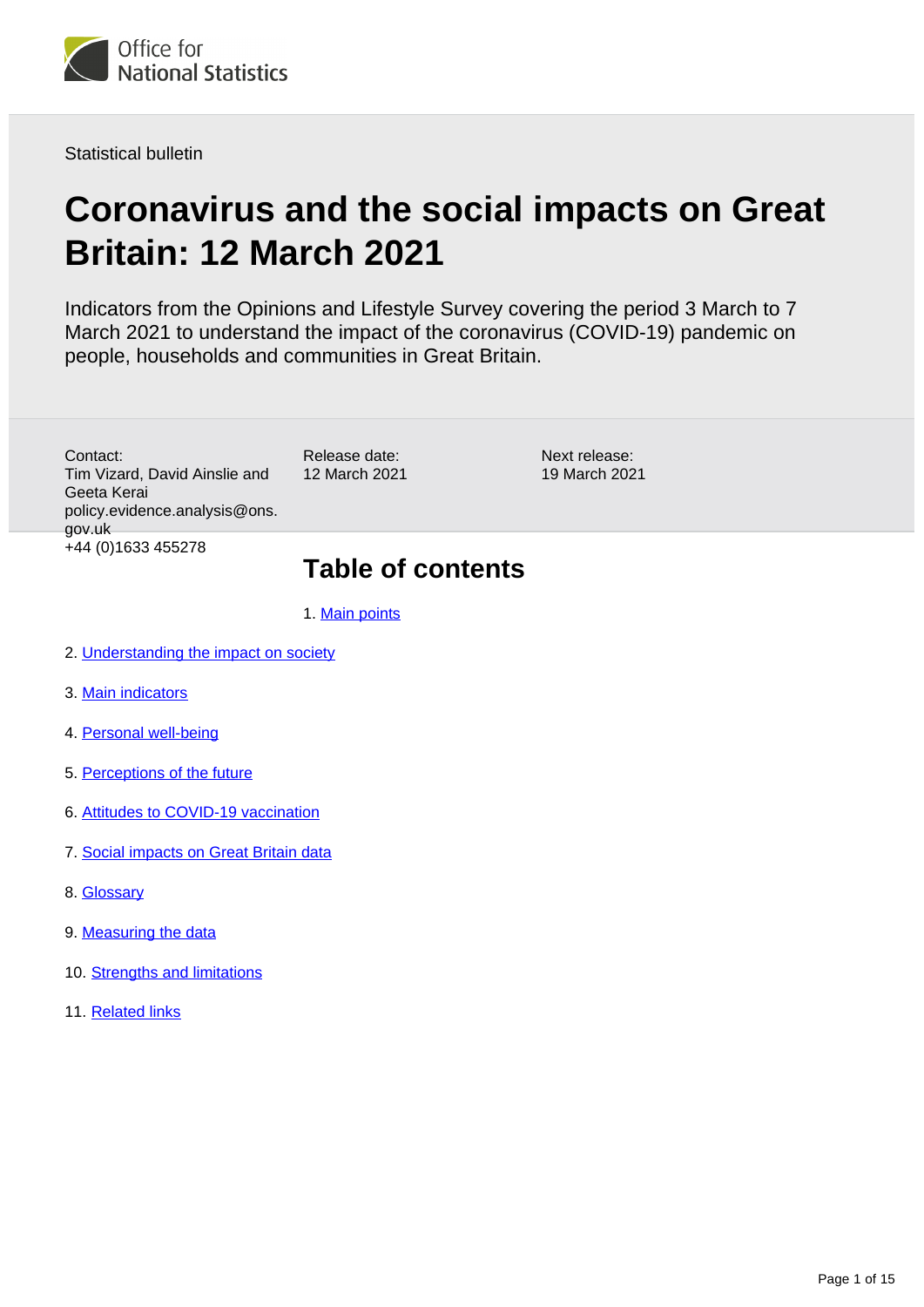# <span id="page-1-0"></span>**1 . Main points**

This week, over the period 3 to 7 March 2021, based on adults in Great Britain:

- Compliance with most measures to stop the spread of the coronavirus (COVID-19) remained high, with 89% of adults reporting always or often handwashing after returning home (88% last week), 96% using a face covering (95% last week), and 91% avoiding physical contact when outside their home (92% last week).
- Since mid-January (13 to 17 January), among adults who left their home in the last seven days, we have seen a gradual increase in certain reasons for this, for example: to visit local parks or green space (21% this week compared with 14% in mid-January), collect takeaways (14% this week compared with 9% in mid-January) or shop for things other than necessities (10% this week compared with 5% in mid-January).
- All four personal well-being measures continued to improve slightly compared with last week; there has been a gradual improvement in the level of happiness (6.8 this week) since a lowest level recorded on this survey at the end of January; the level of anxiety (3.9 this week) also appears to have gradually improved since a high in early January.
- Levels of life satisfaction (6.8 this week) and feeling that the things done in life are worthwhile (7.2 this week) continued the gradual increase reported from the end of February (24 to 28 February), having been at some of the lowest levels recorded on this survey at the beginning of February 2021.
- Almost half (47%) of adults with dependent children were worried (very or somewhat) about their children returning to school or college.
- Excluding those who said they were "not at all worried", the most frequently reported worries among adults with dependent children were about: catching COVID-19, spreading COVID-19 and the impact on their children's mental health and well-being caused by changes in schools and colleges.
- Positive sentiment towards the COVID-19 vaccines remained high; 93% of adults reported they had now either received a vaccine or would be likely to have a vaccine if offered, similar to last week (94%).

# <span id="page-1-1"></span>**2 . Understanding the impact on society**

This bulletin contains data and indicators from a module being undertaken through the Office for National Statistics' (ONS') Opinions and Lifestyle Survey (OPN) to understand the impact of the coronavirus (COVID-19) pandemic on British society.

The bulletin presents a summary of the results. Breakdowns by age, sex, region and country, including [confidence](https://www.ons.gov.uk/methodology/methodologytopicsandstatisticalconcepts/uncertaintyandhowwemeasureit#confidence-interval)  [intervals](https://www.ons.gov.uk/methodology/methodologytopicsandstatisticalconcepts/uncertaintyandhowwemeasureit#confidence-interval) for the estimates, are contained in the [Coronavirus and the social impacts on Great Britain dataset](https://www.ons.gov.uk/peoplepopulationandcommunity/healthandsocialcare/healthandwellbeing/bulletins/coronavirusandthesocialimpactsongreatbritain/5march2021/relateddata).

Where changes in results from previous weeks are presented in this bulletin, associated confidence intervals should be used to assess the [statistical significance](https://www.ons.gov.uk/methodology/methodologytopicsandstatisticalconcepts/uncertaintyandhowwemeasureit#statistical-significance) of the differences.

The latest statistics in this release are based on a survey of 6,029 adults aged 16 years and over in Great Britain conducted between 3 and 7 March 2021 (inclusive). Results from this period are based on 4,334 responding adults (72% response rate). Throughout the bulletin:

- "this week" refers to responses collected during the period 3 to 7 March 2021
- "last week" refers to responses collected during the period 24 to 28 February 2021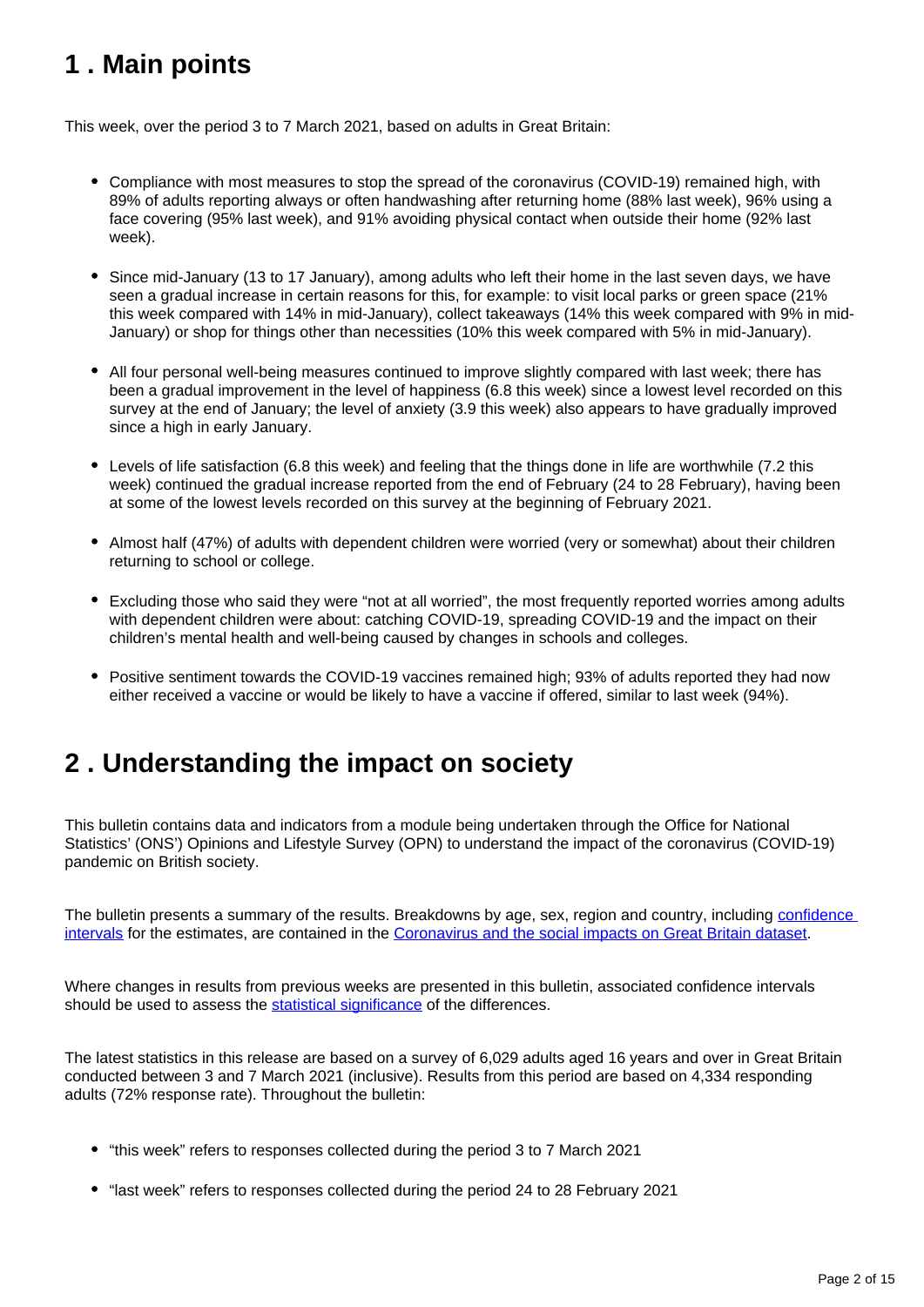# <span id="page-2-0"></span>**3 . Main indicators**

Compliance with most measures to help prevent the spread of the coronavirus (COVID-19) remained high this week (Table 1), with 89% of adults reporting always or often handwashing after returning home (88% last week), 96% using a face covering (95% last week) and 91% avoiding physical contact when outside their home (92% last week).

## **Table 1: Main Indicators**

### **Great Britain, 24 February to 7 March**

### **Notes:**

- 1. "This week" refers to responses collected during the period 3 to 7 March 2021.
- 2. "Last week" refers to responses collected during the period 24 to 28 February 2021.

### **Download the data**

#### [.xlsx](https://www.ons.gov.uk/visualisations/dvc135/table/datadownload.xlsx)

Further statistics on compliance with measures to stop the spread of the coronavirus, including trends over time, can be found in Tables 1a to 6 of the [Coronavirus and the social impacts on Great Britain dataset](https://www.ons.gov.uk/peoplepopulationandcommunity/healthandsocialcare/healthandwellbeing/datasets/coronavirusandthesocialimpactsongreatbritaindata).

### **More about coronavirus**

- Find the latest on [coronavirus \(COVID-19\) in the UK.](https://www.ons.gov.uk/peoplepopulationandcommunity/healthandsocialcare/conditionsanddiseases)
- **[Explore the latest coronavirus data](https://www.ons.gov.uk/peoplepopulationandcommunity/healthandsocialcare/conditionsanddiseases/articles/coronaviruscovid19/latestinsights) from the ONS and other sources.**
- All ONS analysis, summarised in our [coronavirus roundup.](https://www.ons.gov.uk/peoplepopulationandcommunity/healthandsocialcare/conditionsanddiseases/articles/coronaviruscovid19roundup/latest)
- View [all coronavirus data](https://www.ons.gov.uk/peoplepopulationandcommunity/healthandsocialcare/conditionsanddiseases/datalist).
- Find out how we are [working safely in our studies and surveys.](https://www.ons.gov.uk/news/statementsandletters/ensuringyoursafetyduringcovid19)

## **Reasons for leaving home**

Around 9 in 10 (94%) adults in Great Britain reported leaving home this week (93% last week). This proportion appears to have been gradually increasing since mid-January (89% in the period 13 to 17 January).

Around half (48%) of adults reported not leaving home or only leaving for work, exercise, essential shopping or medical needs this week (54% last week). This proportion appears to have been gradually decreasing since mid-January (65% in the period 13 to 17 January).

Figure 1 shows some of the other reasons adults have reported for leaving home that have shown the largest increases since mid-January.

This week, of adults who reported leaving home: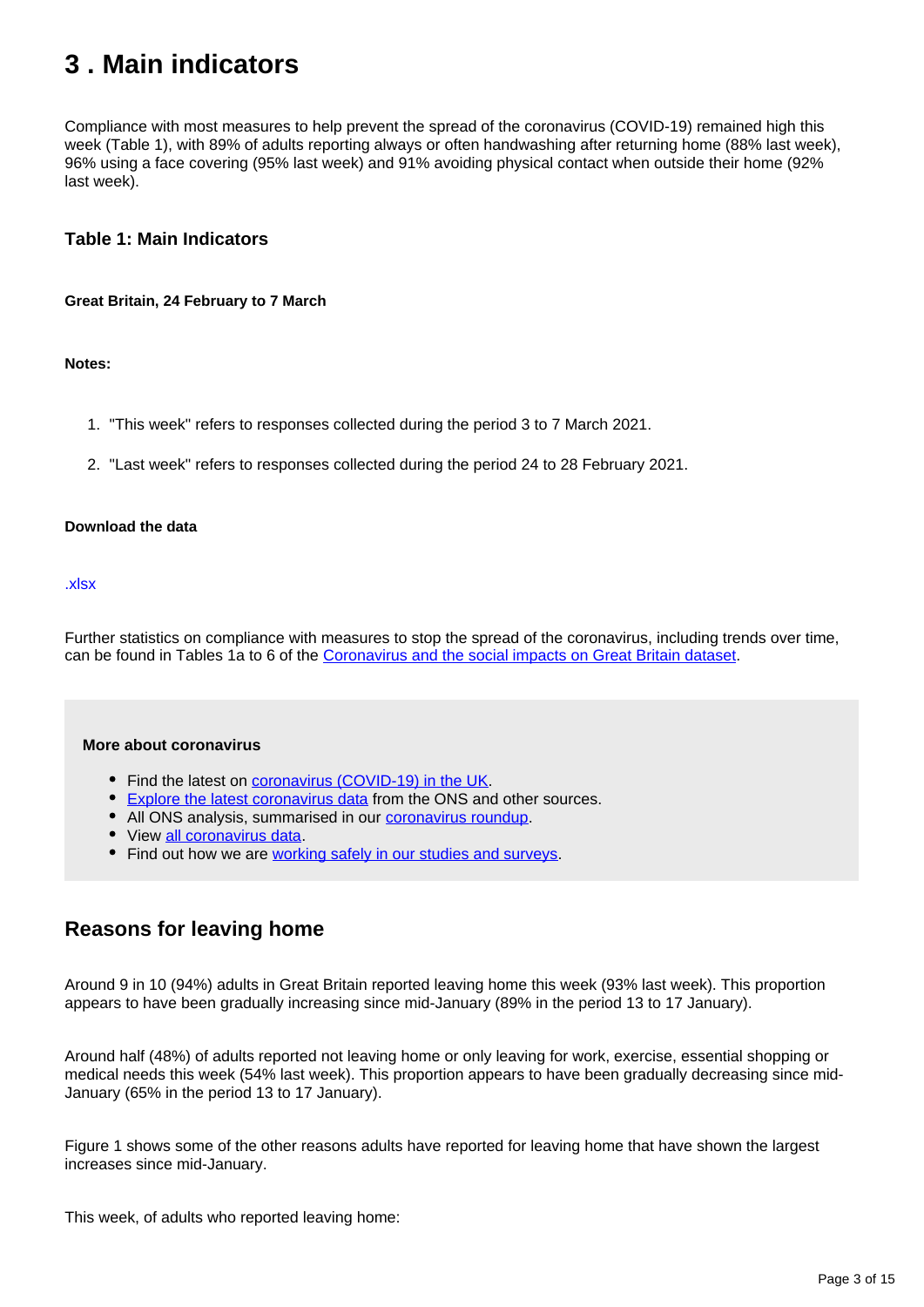- 21% did so to visit a park or local green space (14% in mid-January)
- 16% did so for any medical need, including to get a COVID-19 vaccine (11% in mid-January)
- 14% did so to collect takeaway food or drinks from a restaurant, bar or pub (9% in mid-January)
- 10% did so to shop for things other than basic necessities such as food and medicine (5% in mid-January)
- 9% did so to take children or young people to or from school, college or nursery (5% in mid-January)
- 8% did so to meet up with people in a public space (5% in mid-January)

## **Figure 1: Leaving home to visit a park, collect takeaway food or for medical needs (including vaccination) is gradually increasing**

## **Great Britain, December 2020 to March 2021**

### **Notes:**

- 1. Question: "In the past seven days, for what reasons have you left your home?".
- 2. Base: all adults who reported having in the past seven days left their home for any reason.
- 3. For more information as to how response options for the question "In the past seven days, for what reasons have you left your home?" have changed during the course of the pandemic and comparability of the data shown in this chart over time please see the datasets associated with this bulletin.

## **Download the data**

### [.xlsx](https://www.ons.gov.uk/visualisations/dvc1235/reasonstoleavehome/datadownload.xlsx)

## **Leaving home to meet others**

We asked respondents to think of their largest gathering in the last seven days and found that:

- at least 12% of adults have met up indoors with someone outside their household or support bubble (excluding work or education); this was slightly more than last week (10%) although this proportion appears to have remained relatively similar in recent weeks
- at least 20% of adults have met up with someone outside their household or support bubble outdoors (excluding work or education); this was slightly more than last week (18%) and continued a gradual increase since mid-February (14% in the period 10 to 14 February)

When looking at those who had met up with others outside their household or support bubble (either indoors or outdoors), 88% (86% last week) of adults reported always or often maintaining social distance when meeting up with people outside their support bubble this week.

It is worth noting that there may be valid reasons why people are unable to maintain social distancing (essential appointments, shopping, and so on) and it does not necessarily mean that adults are breaking lockdown rules.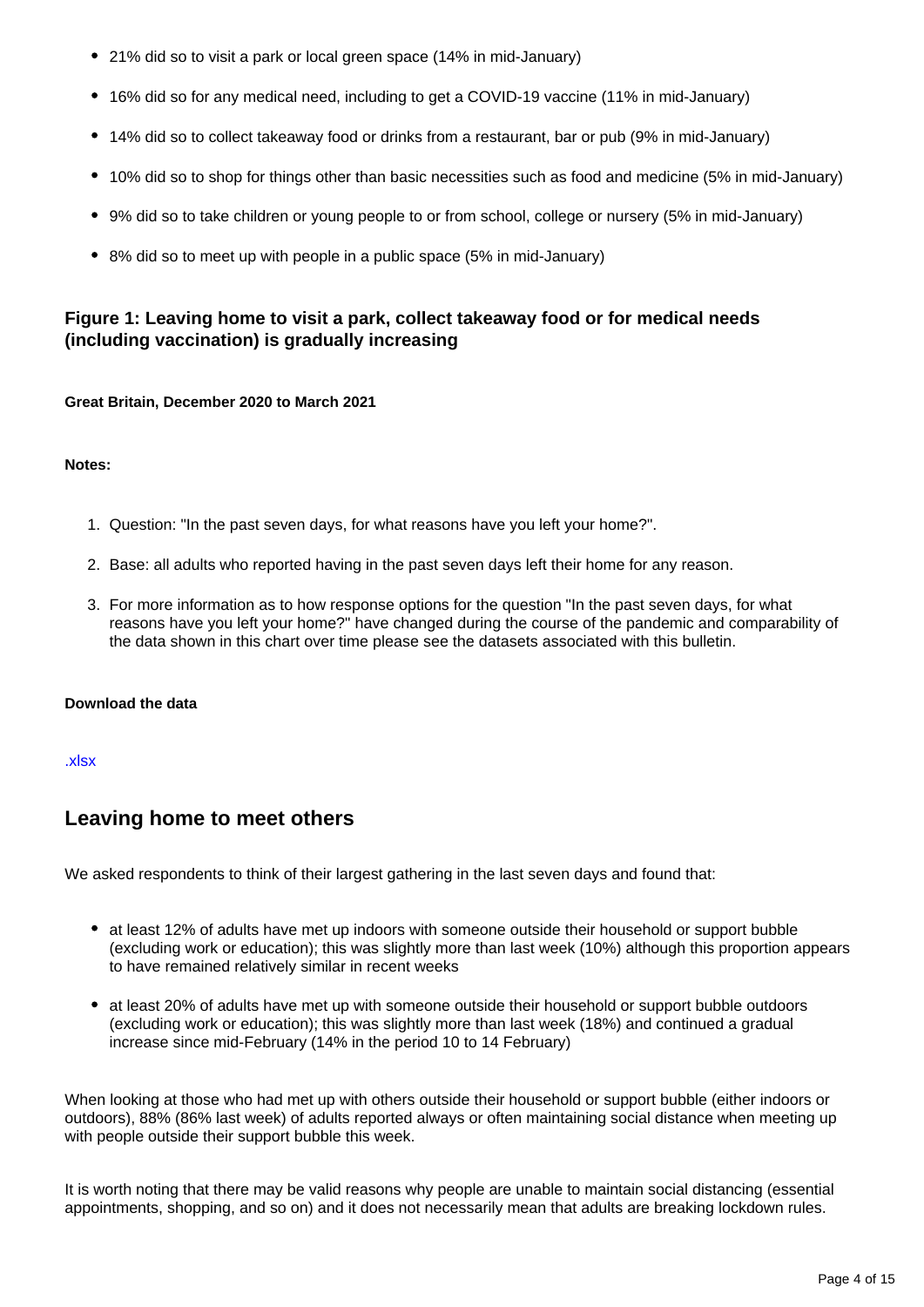## **Leaving home for work**

This week, 48% of working adults reported leaving home for work in the past seven days. Looking at this in more detail:

- The proportion of working adults reporting travelling to work exclusively in the past seven days decreased slightly to 38% this week compared with 39% last week.
- The proportion of working adults reporting working from home exclusively in the past seven days increased slightly to 36% this week compared with 32% last week. This appears to be a change in the trends seen in working from home or travelling to work exclusively in recent weeks.
- 1 in 10 (10%) working adults reported both working from home and travelling to work this week; this has been similar since we started asking this question on the survey in May 2020. (Figure 2).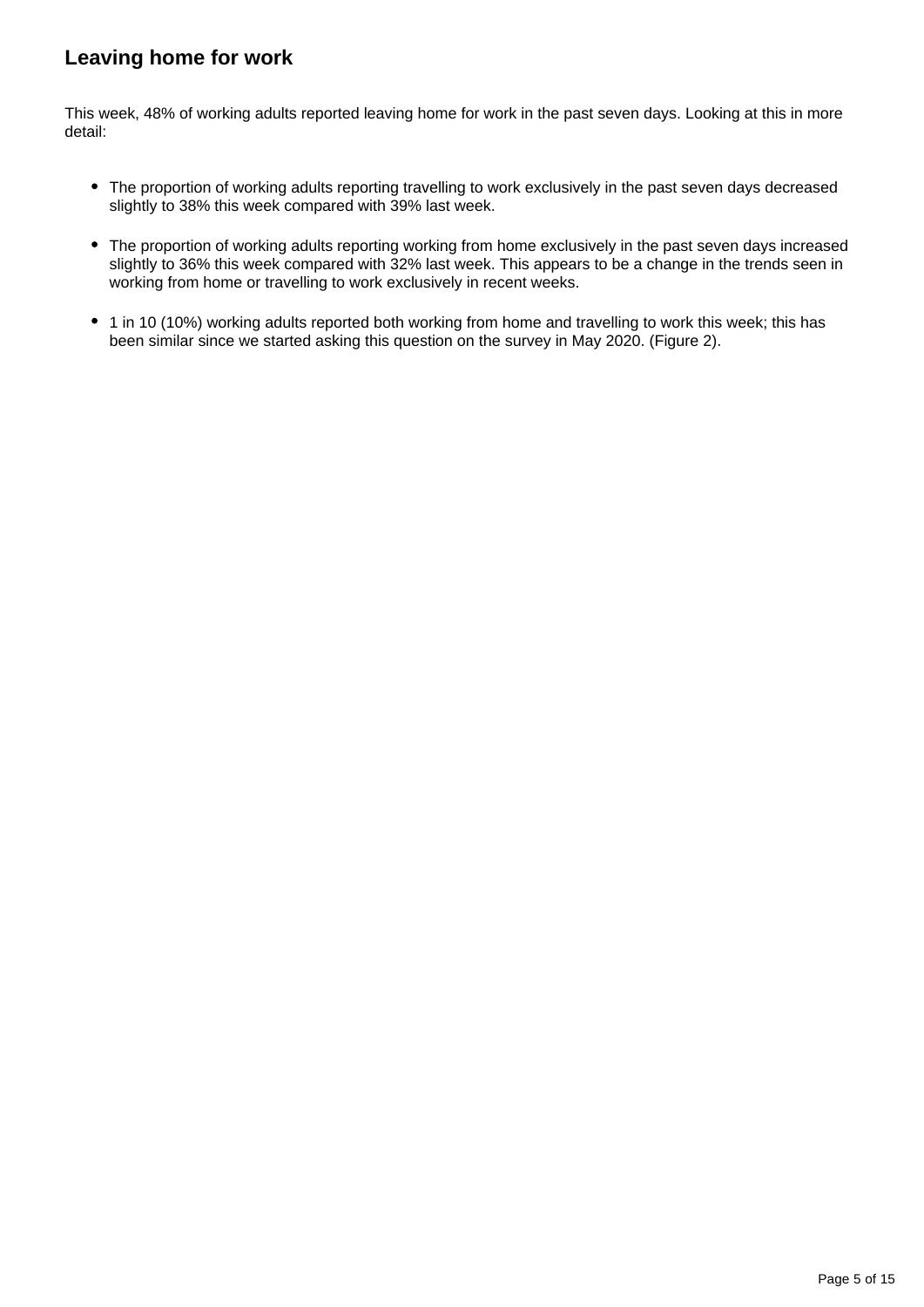## **Figure 2: The proportion of working adults reporting travelling to work exclusively in the past seven days decreased slightly this week**

## **Great Britain, May 2020 to March 2021**

## Figure 2: The proportion of working adults reporting travelling to work exclusively in the past seven days decreased slightly this week

Great Britain, May 2020 to March 2021



### **Source: Office for National Statistics - Opinions and Lifestyle Survey**

#### **Notes:**

- 1. Question: "In the past seven days, have you worked from home because of the Coronavirus (COVID-19) outbreak?
- 2. Base: all working adults.
- 3. Over the Christmas period, there were lower numbers of adults who said they had either travelled to work or worked from home in the last seven days. This was most likely because of changing work plans over the Christmas break.
- 4. A person is "working" if they had a paid job, either as an employee or self-employed; or they did any casual work for payment; or they did any unpaid or voluntary work in the previous week.

# <span id="page-5-0"></span>**4 . Personal well-being**

This week, all four personal well-being measures continued to improve slightly compared with the levels reported last week.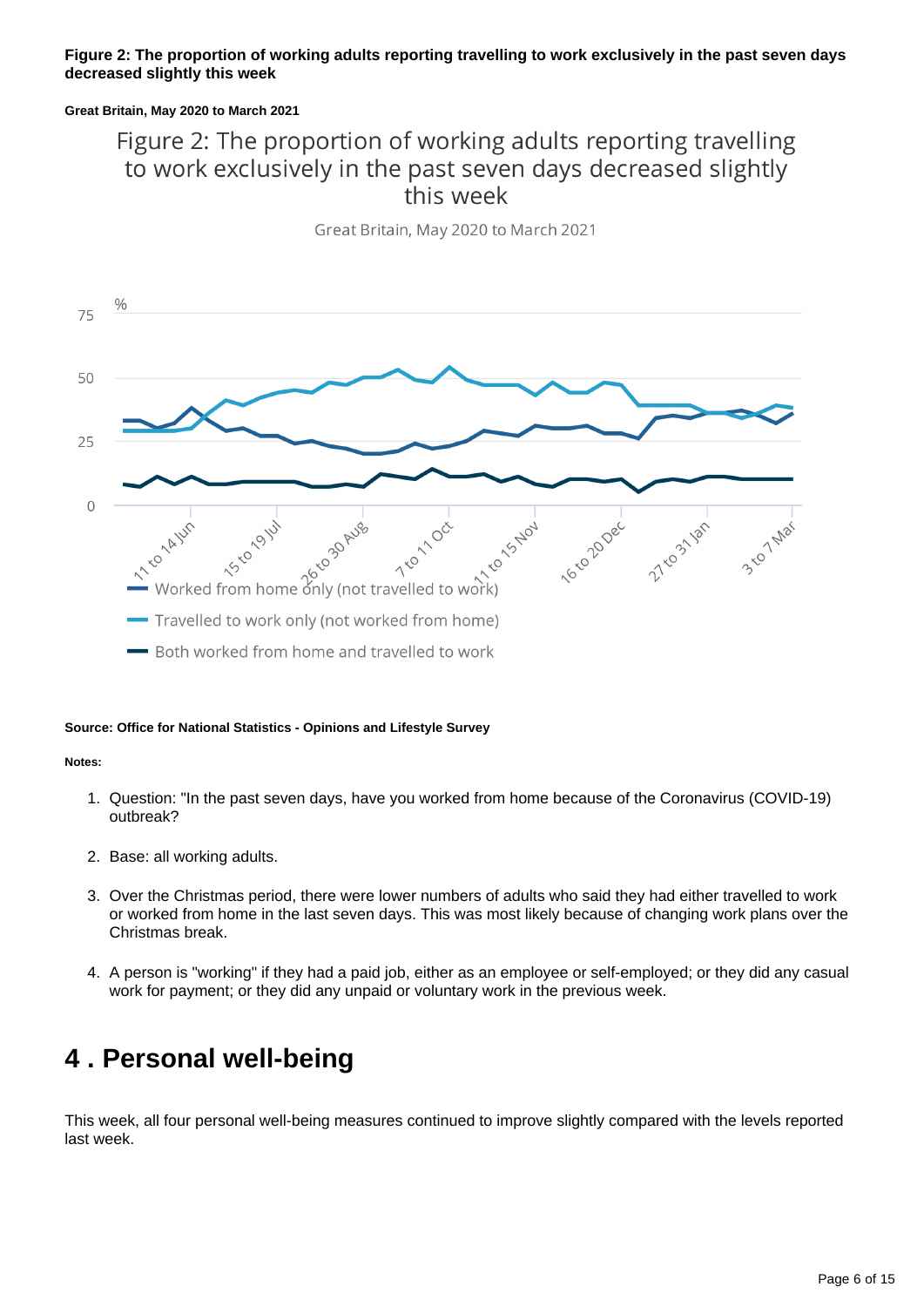There has been a gradual improvement in the level of happiness (6.8 this week) since a low level recorded on this survey in January (6.4 in the periods 13 to 31 January). The level of anxiety (3.9 this week) also appears to have gradually improved since a recent high in early January (4.6 in the period 7 to 10 January).

Levels of life satisfaction (6.8 this week compared with 6.6 last week) and feeling that the things done in life are worthwhile (7.2 this week compared with 7.1 last week) continued the gradual increase reported from the end of February (24 to 28 February), having been at some of the lowest levels recorded on this survey at the beginning of 2021 (Figure 3).

The proportion of adults who were worried (very or somewhat) about the impact of the coronavirus (COVID-19) on their life right now was similar to last week (65% this week compared with 66% last week).

## **Figure 3: All four measures of well-being continued to gradually improve this week**

## **Great Britain, March 2020 to March 2021**

### **Notes:**

- 1. Questions: "Overall, how satisfied are you with your life nowadays?", "Overall, to what extent do you feel that the things you do in your life are worthwhile?", "Overall, how happy did you feel yesterday?" and "Overall, how anxious did you feel yesterday?".
- 2. These questions are answered on a scale of 0 to 10, where 0 is "not at all" and 10 is "completely".
- 3. Base: all adults.

### **Download the data**

### [.xlsx](https://www.ons.gov.uk/visualisations/dvc1235/wellbeing/wrapper/datadownload.xlsx)

## **Worry about return to school or college**

As children and young people begin to return to school or college across Great Britain, this week we asked adults with dependent children if they were specifically worried about this and why.

Almost half (47%) of adults with dependent children were worried (very or somewhat) about their children returning to school or college. Around 4 in 10 (38%) were somewhat unworried or not at all worried and 15% were neither worried nor unworried.

Excluding adults who said they were "not at all worried", Figure 4 shows the reported reasons for worry about this among adults with dependent children. The most frequently reported worries were those about: catching COVID-19, spreading COVID-19 and the impact on their mental health and well-being caused by changes in schools and colleges.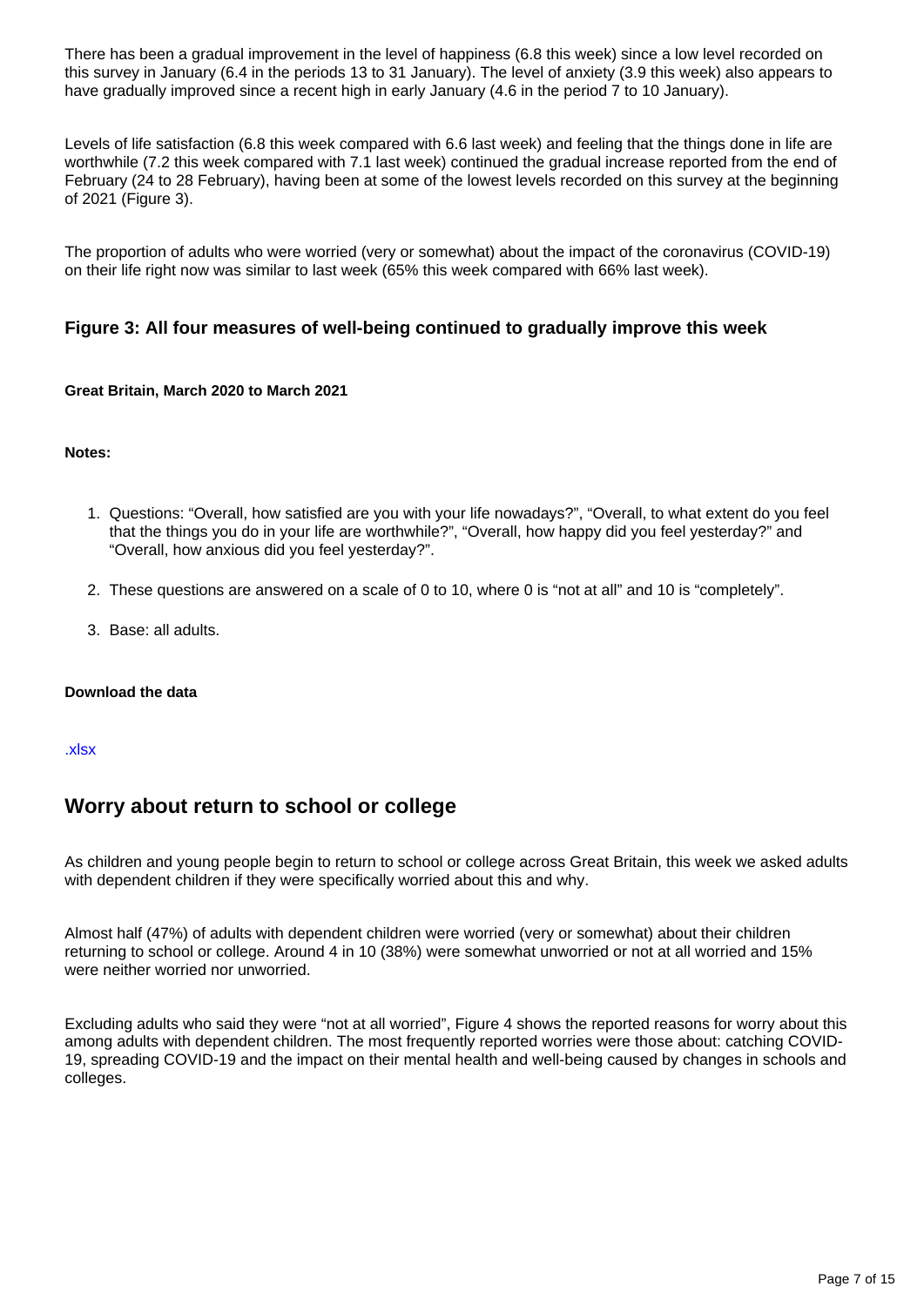## **Figure 4: Adults with dependent children were most worried about them catching COVID-19 upon returning to school**

**Adults with dependent children (excluding those who said they were not at all worried), Great Britain, 3 to 7 March 2021**

## Figure 4: Adults with dependent children were most worried about them catching COVID-19 upon returning to school

Adults with dependent children (excluding those who said they were not at all worried), Great Britain, 3 to 7 March 2021



### **Source: Office for National Statistics – Opinions and Lifestyle Survey**

### **Notes:**

- 1. Question: "What are your worries about the children or young people in your household going to school or college?".
- 2. Base: Adults in Great Britain with dependent children who were very worried, somewhat worried, neither worried or unworried, somewhat unworried or didn't know when asked if they were worried about children or young people in their household going to school or college.
- 3. Respondents were able to choose more than one option.
- 4. Response options of "Don't know", "Prefer not to say", "None of the above" or "Other" are not shown on this chart.

More information on the [experiences of homeschooling,](https://www.ons.gov.uk/peoplepopulationandcommunity/healthandsocialcare/healthandwellbeing/bulletins/coronavirusandthesocialimpactsongreatbritain/19february2021#homeschooling) and the [mental health of children and young people](https://digital.nhs.uk/data-and-information/publications/statistical/mental-health-of-children-and-young-people-in-england/2020-wave-1-follow-up) during the pandemic is available.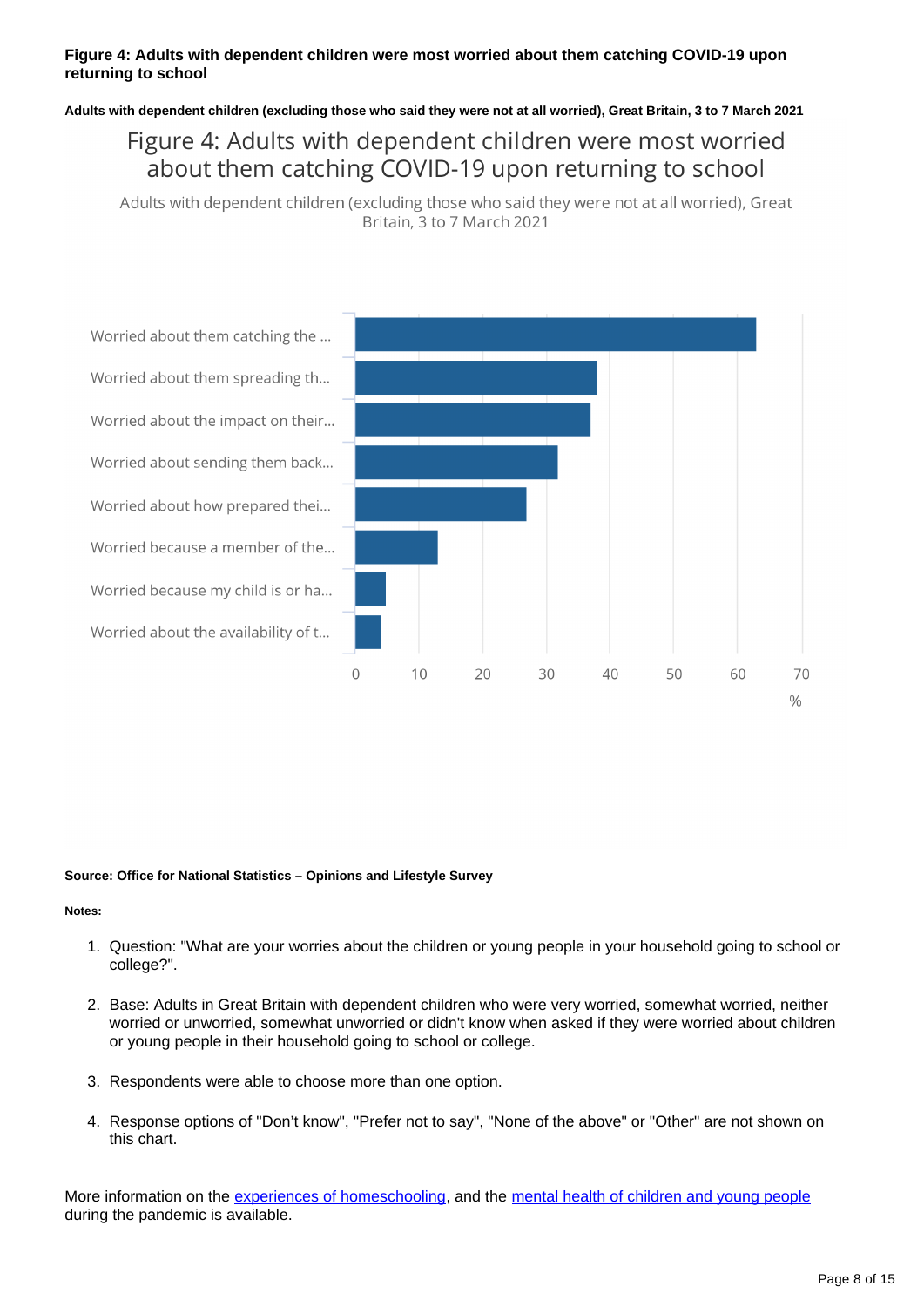# <span id="page-8-0"></span>**5 . Perceptions of the future**

This week, 3 in 10 (30%) adults in Great Britain felt that life will return to normal in six months or less (32% last week).

2 in 10 adults (20%) felt that it will take more than a year for life to return to normal, the same as last week. (Figure 5).

## **Figure 5: 3 in 10 (30%) adults this week reported they felt it will take less than six months for life to return to normal**

**Great Britain, March 2020 to March 2021**

## **Notes:**

- 1. Question: "How long do you think it will be before your life returns to normal?".
- 2. Base: all adults.
- 3. Response categories of "7 to 12 months", "Never", "Not sure" and "Prefer not to say" are not shown on this chart.

### **Download the data**

### [.xlsx](https://www.ons.gov.uk/visualisations/dvc1235/returntonormal/datadownload.xlsx)

Further statistics on well-being, loneliness, perceptions of the future and worries, including trends over time, can be found in Table 1b, Table 7 and Table 8 of the [Coronavirus and the social impacts on Great Britain dataset](https://www.ons.gov.uk/peoplepopulationandcommunity/healthandsocialcare/healthandwellbeing/datasets/coronavirusandthesocialimpactsongreatbritaindata).

## <span id="page-8-1"></span>**6 . Attitudes to COVID-19 vaccination**

This week, 93% of adults reported they had now either received at least one dose of a coronavirus (COVID-19) vaccine or would be likely (very or fairly likely) to have a vaccine if offered; this is similar to that reported last week (94%) and includes adults who have accepted and are waiting to receive one.

The estimates presented here are from a sample of adults, and may differ from the latest official administrative data on the number of adults in Great Britain and its constituent countries who have received COVID-19 [vaccination](https://coronavirus.data.gov.uk/details/vaccinations).

In early December 2020, around 8 in 10 (78%) adults indicated they would be likely to accept a vaccine if offered it (Figure 6).

## **Figure 6: Over 9 in 10 (93%) adults have received or would be likely to accept a COVID-19 vaccine if offered**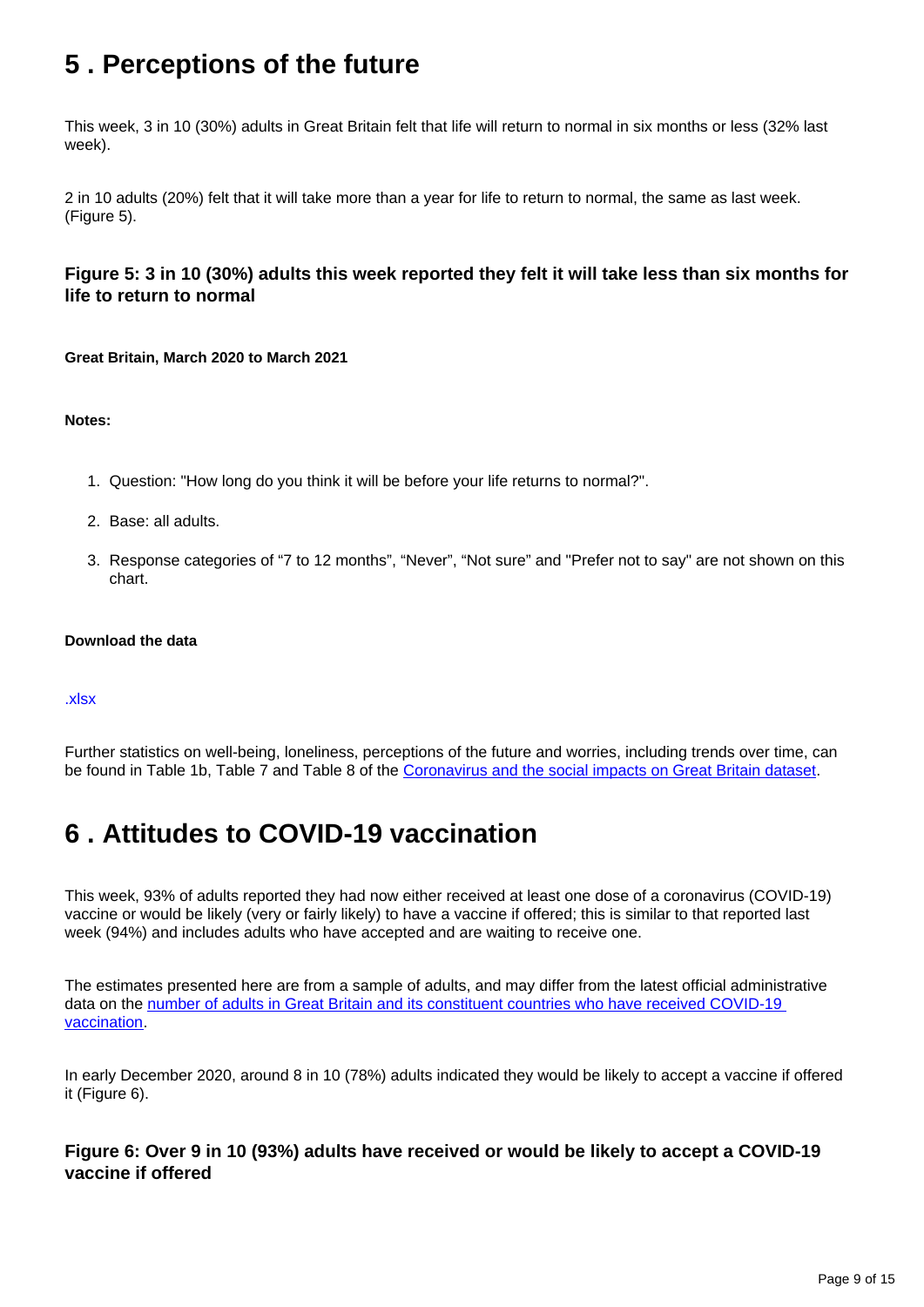### **Notes:**

- 1. Questions: "Have you received a vaccine for the coronavirus (COVID-19)?", "Have you been offered the vaccine for the coronavirus (COVID-19)?" and "If a vaccine for the coronavirus (COVID-19) was offered to you, how likely or unlikely would you be to have the vaccine?".
- 2. Base: all adults.
- 3. Questions asked about attitudes toward COVID-19 vaccination have changed over the survey periods shown so interpretation of this time series should be made with caution. For more information please see the datasets associated with this bulletin.
- 4. Category of "Adults who have received the vaccine, are awaiting, or would be likely to have the vaccine if offered" includes those who reported they have either received the COVID-19 vaccine, accepted an offer of a vaccine and are awaiting vaccination, or would be very or fairly likely to have the vaccine if offered.
- 5. Categories of "Adults who have been offered and declined the vaccine or would be very or fairly unlikely to have the vaccine if offered", "Neither", "Don't know" and "Prefer not to say" are not shown on this chart.

### **Download the data**

### [.xlsx](https://www.ons.gov.uk/visualisations/dvc1235/vaccine-overtime/datadownload.xlsx)

The 93% of adults in Great Britain this week who reported this "positive vaccine sentiment"<sup>1</sup> is made up of those who reported either that they:

- had received at least one dose of a COVID-19 vaccine (41%)
- had been offered a vaccine and were awaiting it (6%)
- had not yet been offered a vaccine but were likely (very or fairly) to have one when offered (46%)

Positive vaccine sentiment appeared to increase with age, with the majority (99%) of adults aged 70 years and over reporting they had received at least one dose of a COVID-19 vaccine, were awaiting one, or would be likely to accept one if offered. This is compared with 89% of adults aged 16 to 29 years, 90% of adults aged 30 to 49 years, and 97% aged 50 to 69 years (Figure 7).

Our survey does not include adults living in care homes or other establishments, so will not capture vaccinations in these settings. Because of small sample sizes, the percentage of adults who have declined the vaccine should be treated with caution. For more information please see the [Glossary.](https://www.ons.gov.uk/peoplepopulationandcommunity/healthandsocialcare/healthandwellbeing/bulletins/coronavirusandthesocialimpactsongreatbritain/12march2021#glossary)

## **Figure 7: 99% of adults aged 70 years or over said they had received at least one dose of a vaccine, were awaiting one or would be likely to accept one**

**Great Britain, 3 to 7 March 2021**

**Notes:**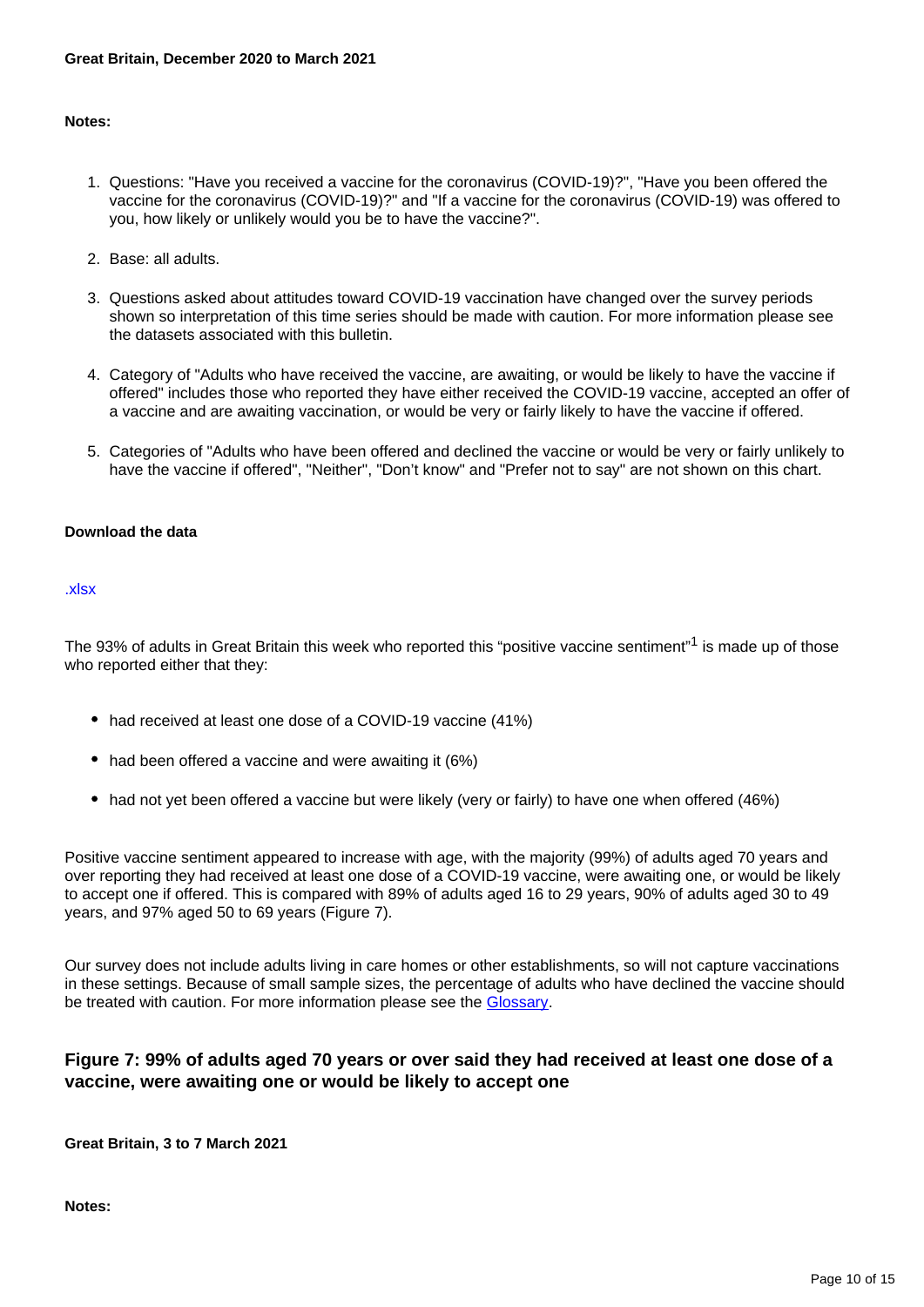- 1. Questions: "Have you received a vaccine for the coronavirus (COVID-19)?", "Have you been offered the vaccine for the coronavirus (COVID-19)?" and "If a vaccine for the coronavirus (COVID-19) was offered to you, how likely or unlikely would you be to have the vaccine?".
- 2. Base: all adults.
- 3. Totals may not sum to 100% because of rounding and because proportions of less than 1% are not included in this chart.

## **Download the data**

## [.xlsx](https://www.ons.gov.uk/visualisations/dvc1235/vaccine-agegroup/datadownload.xlsx)

Of all adults who said they would be unlikely to have a COVID-19 vaccine if offered, or had decided not to have a vaccine when offered, the most commonly reported reasons why not were:

- feeling worried about the long-term effects on their health (36% this week, 45% last week)
- feeling worried about the side effects (34% this week, 25% last week)
- wanting to wait to see how well the vaccine works (28% this week, 39% last week)

The proportions of all possible reasons why not, as well as further statistics on attitudes to vaccines this week can be found in Table 12 of the [Coronavirus and the social impacts on Great Britain dataset.](https://www.ons.gov.uk/peoplepopulationandcommunity/healthandsocialcare/healthandwellbeing/datasets/coronavirusandthesocialimpactsongreatbritaindata)

For more information on attitudes to COVID-19 vaccines among different sub-groups of the population, including breakdowns by age, sex, ethnic group and disability status, see:

- [Coronavirus and vaccine hesitancy by sub-group, Great Britain: 13 January to 7 February 2021](https://www.ons.gov.uk/peoplepopulationandcommunity/healthandsocialcare/healthandwellbeing/bulletins/coronavirusandvaccinehesitancygreatbritain/13januaryto7february2021)
- [Coronavirus and vaccine attitudes and behaviours in England: over 80s population, 15 February to 20](https://www.ons.gov.uk/peoplepopulationandcommunity/healthandsocialcare/conditionsanddiseases/bulletins/coronavirusandvaccineattitudesandbehavioursinengland/over80spopulation15februaryto20february2021)  [February 2021](https://www.ons.gov.uk/peoplepopulationandcommunity/healthandsocialcare/conditionsanddiseases/bulletins/coronavirusandvaccineattitudesandbehavioursinengland/over80spopulation15februaryto20february2021)

## **Notes for: Attitudes to COVID-19 vaccination**

1. Totals for the combined category of "positive vaccine sentiment" may appear to be different than if combining the individual category estimates shown in Figure 6 because of rounding.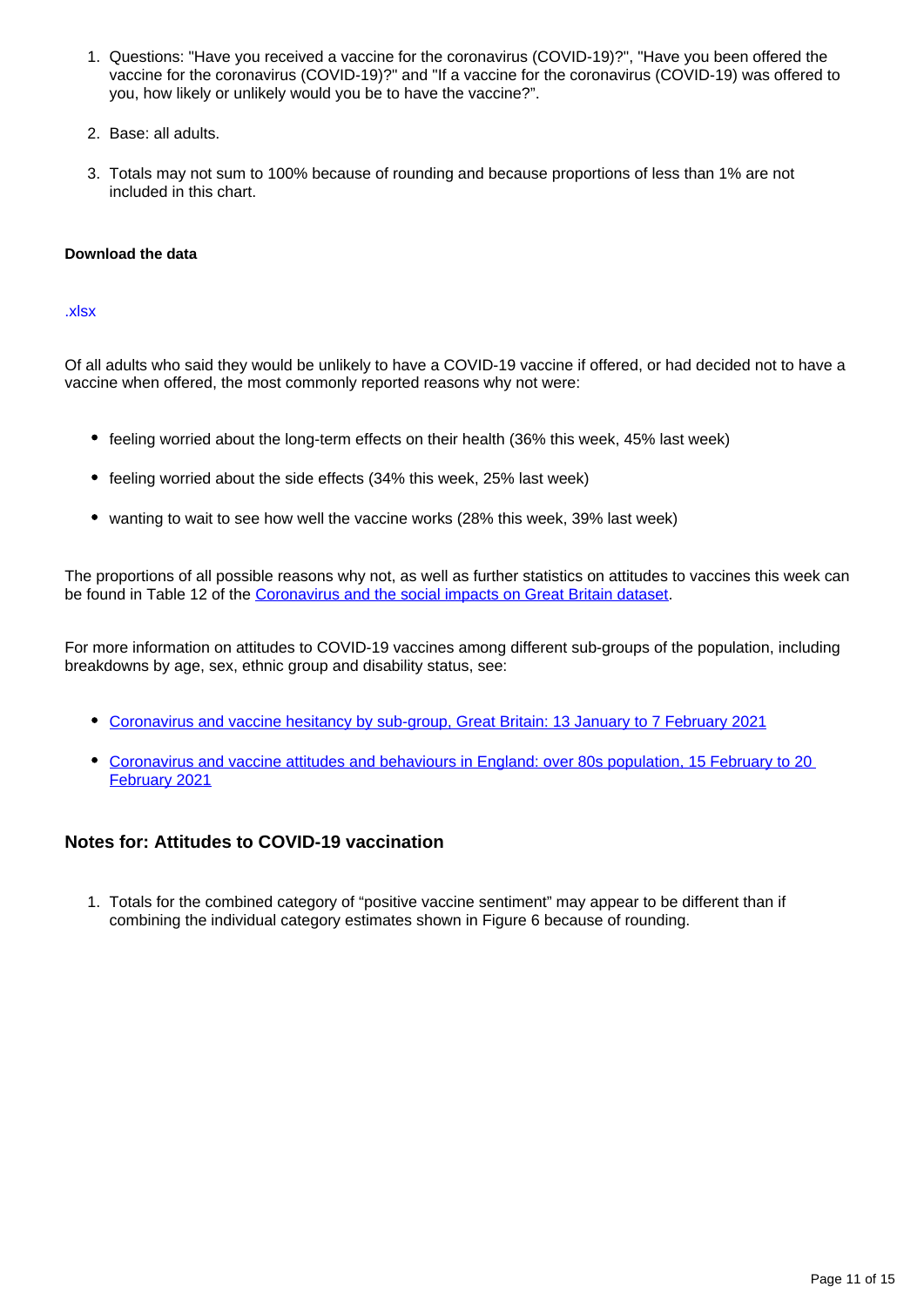# <span id="page-11-0"></span>**7 . Social impacts on Great Britain data**

[Coronavirus and the social impacts on Great Britain](https://www.ons.gov.uk/peoplepopulationandcommunity/healthandsocialcare/healthandwellbeing/datasets/coronavirusandthesocialimpactsongreatbritaindata)

Dataset | Released 12 March 2021

Indicators from the Opinions and Lifestyle Survey (OPN) to understand the impact of the coronavirus (COVID-19) pandemic on people, households and communities in Great Britain. Includes breakdowns by atrisk age, sex and underlying health condition.

## [Worries about return to school or college](https://www.ons.gov.uk/peoplepopulationandcommunity/healthandsocialcare/healthandwellbeing/datasets/worriesaboutreturntoschoolandcollege)

Dataset | Released 12 March 2021

Analysis on worries about children or young people's return to school or college. Based on the coronavirus (COVID-19) module of the OPN, collected between 3 and 7 March 2021.

[Coronavirus and vaccine hesitancy, Great Britain](https://www.ons.gov.uk/peoplepopulationandcommunity/healthandsocialcare/healthandwellbeing/datasets/coronavirusandvaccinehesitancygreatbritain) Dataset | Released 8 March 2021

Estimates of vaccine sentiment with breakdowns by different population groups, and the reasons for reporting negative vaccine sentiment for these groups. Analysis based on the Opinions and Lifestyle Survey.

## [Coronavirus and homeschooling in Great Britain](https://www.ons.gov.uk/peoplepopulationandcommunity/educationandchildcare/datasets/coronavirusandhomeschoolingingreatbritain)

Dataset | Released 19 February 2021

Analysis of homeschooling in Great Britain during the coronavirus (COVID-19) pandemic from the Opinions and Lifestyle Survey (OPN). Data relate to homeschooling from the COVID-19 module of the OPN, collected between 13 January and February 2021.

[Coronavirus and the social impacts on disabled people in Great Britain: February 2021](https://www.ons.gov.uk/peoplepopulationandcommunity/healthandsocialcare/disability/articles/coronavirusandthesocialimpactsondisabledpeopleingreatbritain/september2020)

Dataset | Released 11 March 2021

Indicators from the Office for National Statistics (ONS) Opinions and Lifestyle Survey to understand the impacts of the coronavirus (COVID-19) pandemic on disabled people in Great Britain.

## <span id="page-11-1"></span>**8 . Glossary**

## **Dependent children**

A dependent child is defined as someone who is under the age of 16 years, or someone who is aged 16 to 18 years, has never been married and is in full-time education.

Analysis in this release is based on adults who have a dependent child in their household, and have also confirmed their dependent child is of school age.

## **Lockdown**

On 5 January 2021, the UK government announced a further national lockdown for [England](https://www.gov.uk/guidance/national-lockdown-stay-at-home). Similar rules applied for [Scotland](https://www.gov.scot/publications/coronavirus-covid-19-stay-at-home-guidance/) and [Wales](https://gov.wales/covid-19-alert-levels), particularly the message to "stay at home" meaning that adults in Great Britain were under a national lockdown at the start of the year in 2021.

On 22 February 2021, the UK government published a four-step [roadmap](https://www.gov.uk/government/publications/covid-19-response-spring-2021) to ease lockdown restrictions in England. On 23 February, the Scottish government published an update to the [strategic framework](https://www.gov.scot/publications/coronavirus-covid-19-strategic-framework-update-february-2021/pages/protective-measures-and-our-levels-approach/) for easing lockdown restrictions in Scotland. In Wales, from 20 February a maximum of two households are now able to [meet outdoors for exercise](https://gov.wales/alert-level-4) with the next review of lockdown restrictions due by March 12.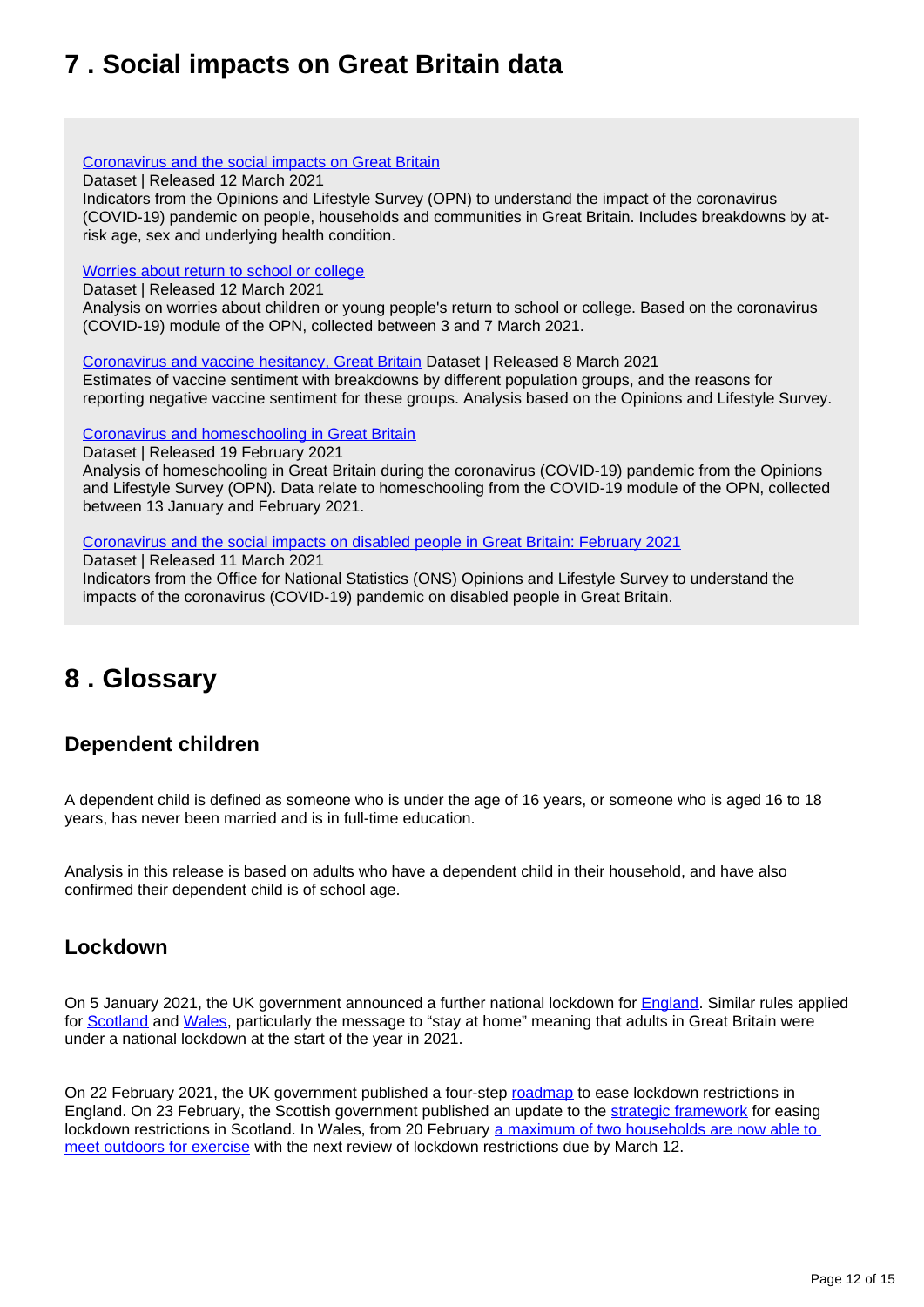## **Personal well-being**

Personal well-being measures ask people to evaluate, on a scale of 0 to 10, how satisfied they are with their life overall, whether they feel the things they do in life are worthwhile, and happiness and anxiety yesterday.

For the latest estimates of personal well-being available from the Annual Population Survey (APS) and more information on the comparability of estimates of personal well-being between the APS and the estimates provided in this bulletin from the Opinions and Lifestyle Survey (OPN), see Personal well-being in the UK, quarterly: April [2011 to September 2020.](https://www.ons.gov.uk/peoplepopulationandcommunity/wellbeing/bulletins/personalwellbeingintheukquarterly/april2011toseptember2020)

## **Vaccination for COVID-19**

Following the first coronavirus (COVID-19) vaccine being given in the UK on 8 December 2020, COVID-19 vaccination is now being provided in various locations across the country. The vaccines are currently being offered in some hospitals and pharmacies, at local vaccination centres run by GPs and at larger vaccination centres.

[National Health Service \(NHS\) guidance on the COVID-19 vaccines](https://www.nhs.uk/conditions/coronavirus-covid-19/coronavirus-vaccination/coronavirus-vaccine/?priority-taxon=774cee22-d896-44c1-a611-e3109cce8eae) is available.

More information on the [number of people who have received a COVID-19 vaccine to date](https://coronavirus.data.gov.uk/details/vaccinations) is available.

## **Working adults**

For this survey, a person is said to be a "working adult" if:

- they had a paid job, either as an employee or self-employed
- they did any casual work for payment
- they did any unpaid or voluntary work in the previous week

# <span id="page-12-0"></span>**9 . Measuring the data**

The Opinions and Lifestyle Survey (OPN) is a monthly omnibus survey. In response to the coronavirus (COVID-19) pandemic, we have adapted the OPN to become a weekly survey used to collect data on the impact of the coronavirus on day-to-day life in Great Britain. In the latest wave, 6,029 individuals were sampled, with a response rate of 72% (or 4,334 individuals) for the survey conducted from 3 to 7 March 2021.

The survey results are weighted to be a nationally representative sample for Great Britain, and data are collected using an online self-completion questionnaire. Individuals who did not want to or were unable to complete the survey online had the opportunity to take part over the phone. Survey estimates may be subject to non-response bias, which could result in some groups of the population being less likely to take part. Steps have been taken to minimise the impact of non-response bias, which can be found in published information about the [Opinions and](https://www.ons.gov.uk/peoplepopulationandcommunity/healthandsocialcare/healthandlifeexpectancies/methodologies/opinionsandlifestylesurveyqmi)  [Lifestyle Survey QMI.](https://www.ons.gov.uk/peoplepopulationandcommunity/healthandsocialcare/healthandlifeexpectancies/methodologies/opinionsandlifestylesurveyqmi)

Where changes in results from previous weeks or differences between groups are presented in this bulletin, associated [confidence intervals](https://www.ons.gov.uk/methodology/methodologytopicsandstatisticalconcepts/uncertaintyandhowwemeasureit#confidence-interval), which are included in the [associated datasets,](https://www.ons.gov.uk/peoplepopulationandcommunity/healthandsocialcare/healthandwellbeing/bulletins/coronavirusandthesocialimpactsongreatbritain/5march2021/relateddata) indicate their significance.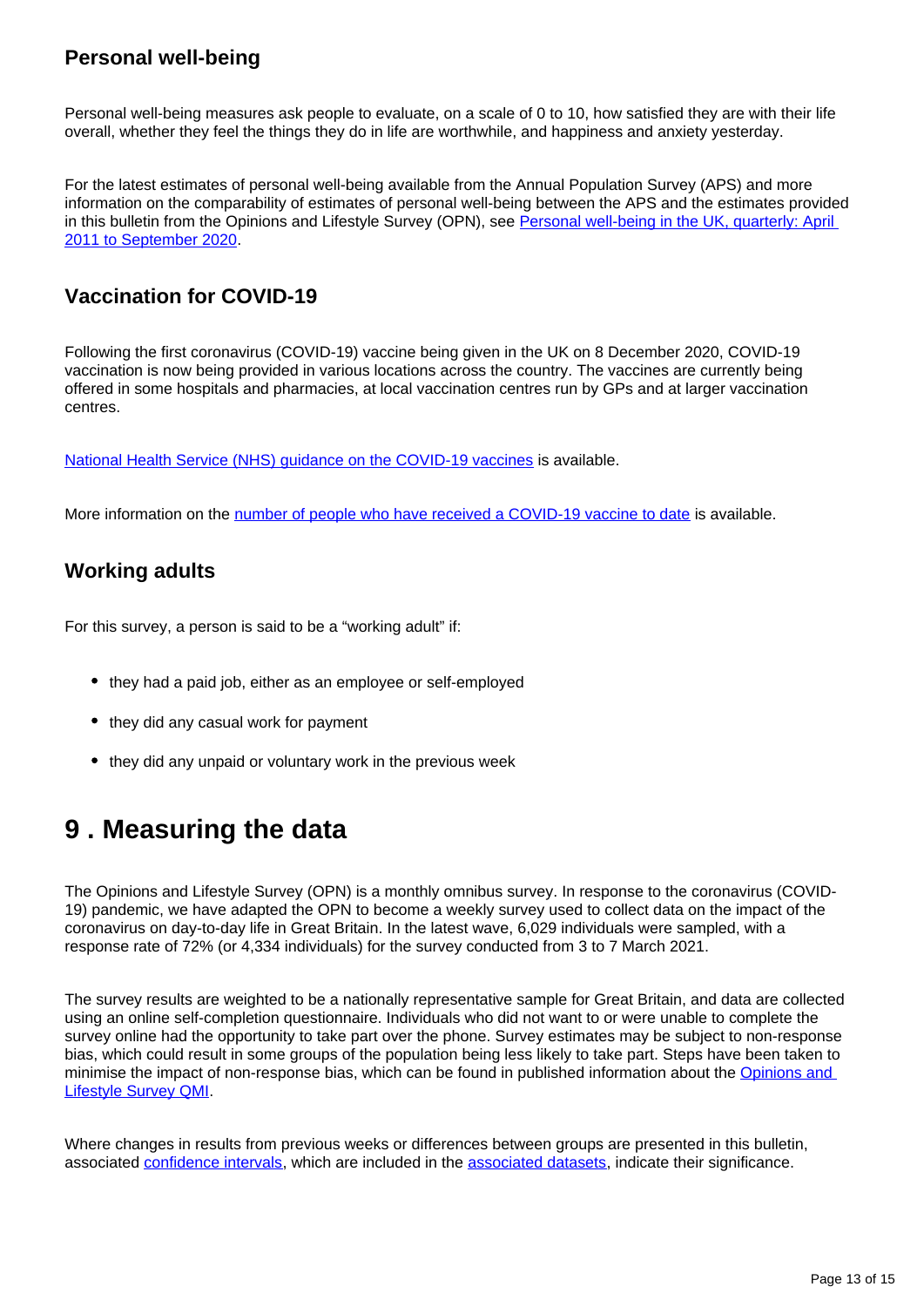Estimates in this bulletin are rounded to the nearest whole number. Where individual answer categories for a question have been combined to provide an estimate, this total may not appear to sum to the total of individual categories because of this rounding.

Estimates of attitudes towards vaccination provided since 13 to 17 January should be used with caution when compared with any weeks prior to this. In the weeks prior to this, adults were asked their likelihood of having a vaccine if offered, but were not specifically asked if they had already been offered or received a vaccine.

## **Sampling**

A sample of 6,029 households was randomly selected from those that had previously completed the Labour Market Survey (LMS). From each household, one adult was selected at random but with unequal probability. Younger people were given higher selection probability than other people because of under-representation in the sample available for the survey. The survey also includes a boosted sample for England, to allow more detailed analysis at a regional level, which are available in the [datasets.](https://www.ons.gov.uk/peoplepopulationandcommunity/healthandsocialcare/healthandwellbeing/datasets/coronavirusandthesocialimpactsongreatbritaindata)

## **Weighting**

The responding sample in the week 3 to 7 March 2021 contained 4,334 individuals (72% response rate). Survey weights were applied to make estimates representative of the population.

Weights were first adjusted for non-response and attrition. Subsequently, the weights were calibrated to satisfy population distributions considering the following factors: sex by age, region, tenure, highest qualification and employment status. For age, sex and region, population totals based on projections of mid-year population estimates for March 2021 were used. The resulting weighted sample is therefore representative of the Great Britain adult population by a number of socio-demographic factors and geography.

For more information, see the [Opinions and Lifestyle Survey QMI](https://www.ons.gov.uk/peoplepopulationandcommunity/healthandsocialcare/healthandlifeexpectancies/methodologies/opinionsandlifestylesurveyqmi).

# <span id="page-13-0"></span>**10 . Strengths and limitations**

The main strengths of the Opinions and Lifestyle Survey (OPN) include:

- it allows for timely production of data and statistics that can respond quickly to changing needs
- it meets data needs: the questionnaire is developed with customer consultation, and design expertise is applied in the development stages
- robust methods are adopted for the survey's sampling and weighting strategies to limit the impact of bias
- quality assurance procedures are undertaken throughout the analysis stages to minimise the risk of error

The main limitations of the OPN include: